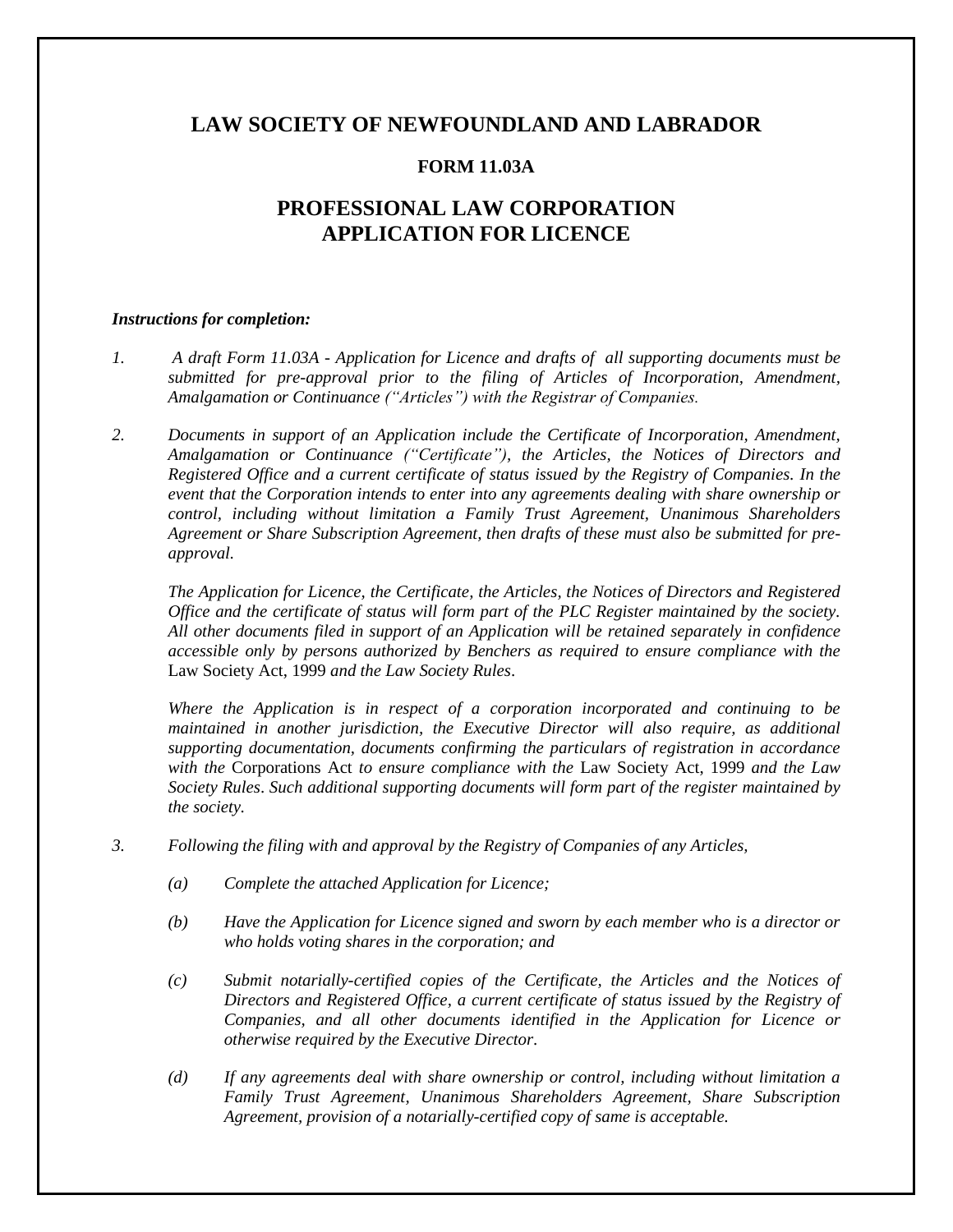*Any significant changes between a pre-approved Application and supporting documents and a final submitted Application and supporting documents should be clearly identified in the final submission.*

- *4. An application fee of \$400 plus HST must accompany the Application. All fees are subject to change from time to time as prescribed by Benchers.*
- *5. A Licence will be issued effective as of the date that compliance with the* Law Society Act, 1999 *and the Law Society Rules has been confirmed by the Executive Director.*
- *6. Please type or print legibly all entries. Applications with illegible entries may be rejected.*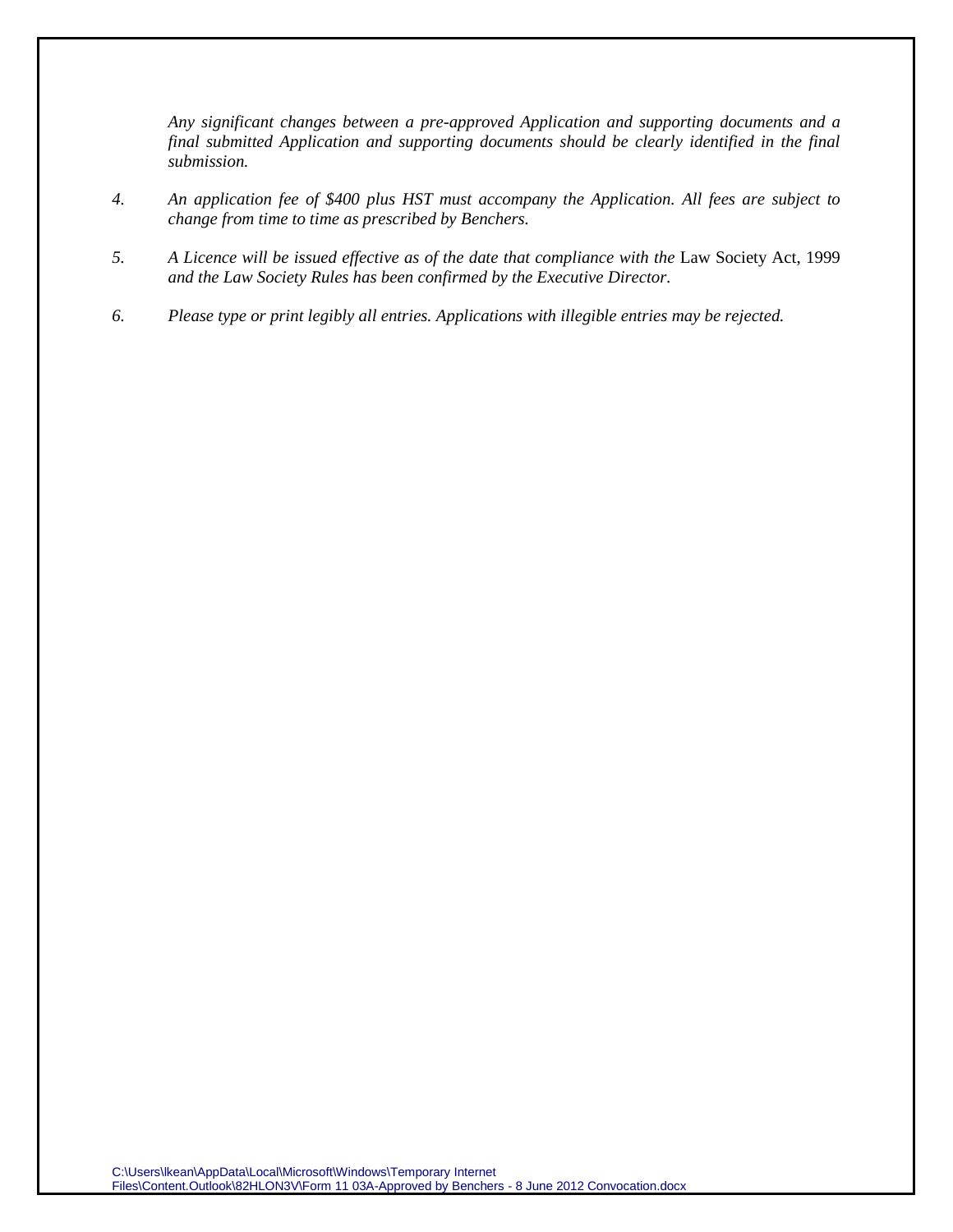# **LAW SOCIETY OF NEWFOUNDLAND AND LABRADOR**

## **FORM 11.03A**

TO: The Executive Director Law Society of Newfoundland and Labrador P.O. Box 1028 196-198 Water Street St. John's, NL A1C 5M3

# **PROFESSIONAL LAW CORPORATION APPLICATION FOR LICENCE**

1. Corporation Name:

(the "*Corporation*")

Corporation Number:

*(insert Name and Number as they appear on the Certificate of Incorporation/Amendment/Amalgamation/Continuance)*

> \_\_\_\_\_\_\_\_\_\_\_\_\_\_\_\_\_\_\_\_\_\_\_\_\_\_\_\_\_\_\_\_\_\_\_\_\_ \_\_\_\_\_\_\_\_\_\_\_\_\_\_\_\_\_\_\_\_\_\_\_\_\_\_\_\_\_\_\_\_\_\_\_\_\_

hereby applies for a license as a Professional Law Corporation pursuant to the *Law Society Act, 1999* and the Law Society Rules.

2. The mailing address and contact information for the Corporation and the street address(es) of the law offices (if different from the mailing address) of the Corporation are as follows:

Mailing and Street Address for Corporation:

Contact Person for Corporation:

| Tel. #:   |  |
|-----------|--|
| Fax $#$ : |  |
| Email:    |  |

| 3. | The following documentation is submitted in support of this application: |  |  |
|----|--------------------------------------------------------------------------|--|--|
|    |                                                                          |  |  |

- (a) Copy of the Corporation's Certificate and Articles of Incorporation, Notice of Directors, Notice of Registered Office, any Articles of Amendment, Continuance and/or Amalgamation and, where applicable, Certificate of Registration with annexed registration materials, all notarially-certified;
- (b) Current certificate of status issued by the Registrar of Companies for the Province of Newfoundland and Labrador certifying that the Corporation was incorporated or registered under the *Corporations Act* (Newfoundland and Labrador) and is in good standing; and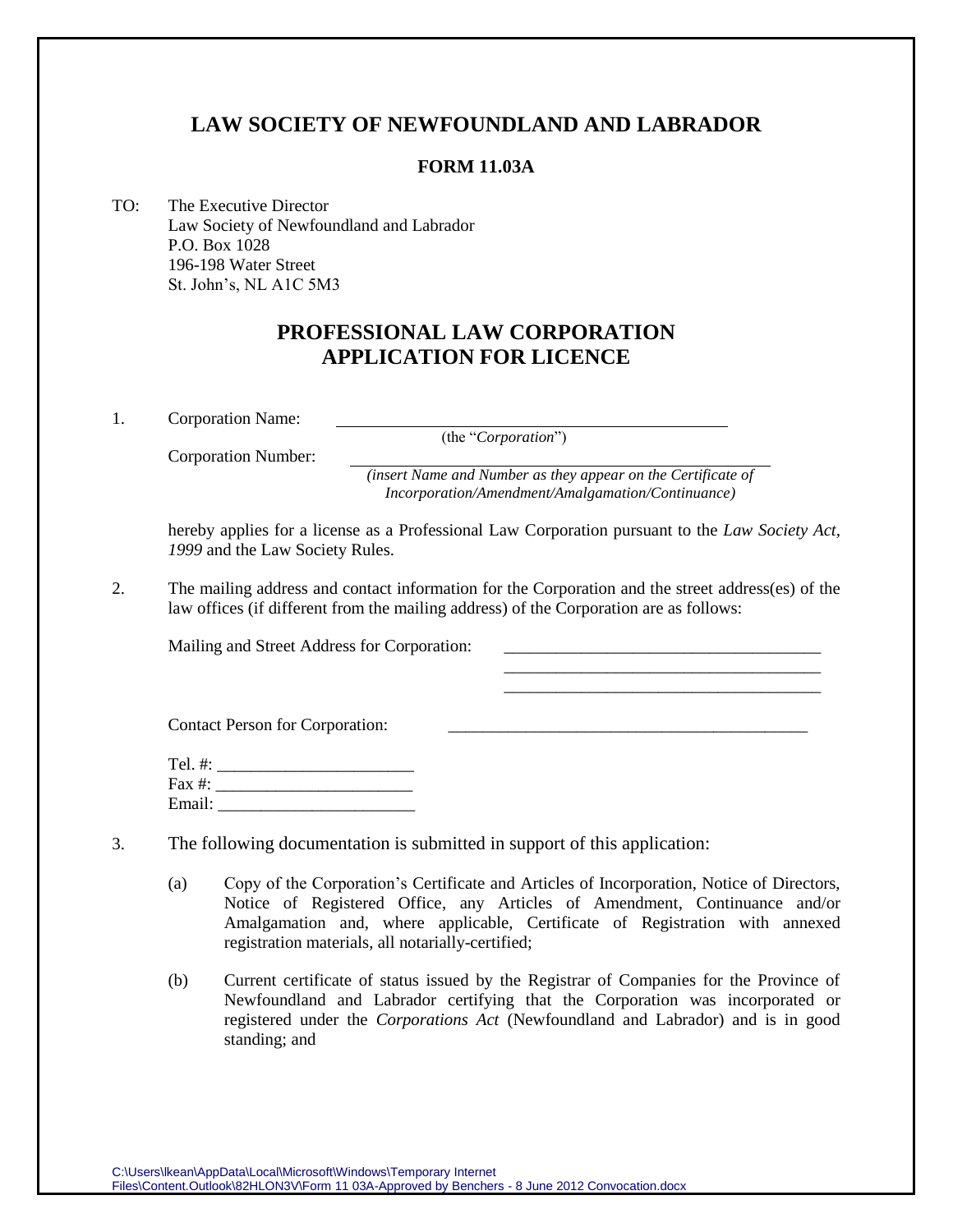|    | The following documentation, notarially-certified copies of all of which are annexed to<br>(c)<br>this Application form:                                                                                                                                                                            |                                                        |     |                         |                           |                                                                                                                                                                                                                                                                                                         |
|----|-----------------------------------------------------------------------------------------------------------------------------------------------------------------------------------------------------------------------------------------------------------------------------------------------------|--------------------------------------------------------|-----|-------------------------|---------------------------|---------------------------------------------------------------------------------------------------------------------------------------------------------------------------------------------------------------------------------------------------------------------------------------------------------|
|    |                                                                                                                                                                                                                                                                                                     |                                                        |     |                         |                           |                                                                                                                                                                                                                                                                                                         |
|    |                                                                                                                                                                                                                                                                                                     |                                                        |     |                         |                           |                                                                                                                                                                                                                                                                                                         |
|    |                                                                                                                                                                                                                                                                                                     |                                                        |     |                         |                           | (Identify any agreements dealing with share ownership or control, including without limitation a<br>Family Trust Agreement, Unanimous Shareholders Agreement or Share Subscription Agreement.)                                                                                                          |
| 4. |                                                                                                                                                                                                                                                                                                     |                                                        |     |                         |                           | Are there any terms, conditions or restrictions applicable to any of the shares or holders of shares<br>of the Corporation, other than those set out in the Articles, the Corporations Act (Newfoundland<br>and Labrador) or the Law Society Act, 1999 and the Law Society Rules? (Check "yes" or "no") |
|    |                                                                                                                                                                                                                                                                                                     |                                                        | Yes | $\Box$                  | No                        | $\Box$                                                                                                                                                                                                                                                                                                  |
|    |                                                                                                                                                                                                                                                                                                     | those terms, conditions or restrictions.               |     |                         |                           | If "Yes", provide with this Application a true and complete copy of all agreements setting out                                                                                                                                                                                                          |
| 5. | Is there any agreement or other instrument restricting the powers of the directors to manage the<br>business and affairs of the Corporation? (Check "yes" or "no")                                                                                                                                  |                                                        |     |                         |                           |                                                                                                                                                                                                                                                                                                         |
|    |                                                                                                                                                                                                                                                                                                     |                                                        | Yes | □                       | N <sub>0</sub>            | □                                                                                                                                                                                                                                                                                                       |
|    |                                                                                                                                                                                                                                                                                                     | instruments setting out those restrictions.            |     |                         |                           | If "Yes", provide with this application a true and complete copy of all agreements or other                                                                                                                                                                                                             |
| 6. | Is there any agreement to which the Corporation or any of its shareholders is a party by which<br>some person other than those disclosed in sections 7 and 8 of this Application have obtained any<br>interest or could obtain any interest in any shares of the Corporation? (Check "yes" or "no") |                                                        |     |                         |                           |                                                                                                                                                                                                                                                                                                         |
|    |                                                                                                                                                                                                                                                                                                     |                                                        | Yes | $\Box$                  | No                        | $\Box$                                                                                                                                                                                                                                                                                                  |
|    | If "Yes", provide with this Application a true and complete copy of all such agreements.                                                                                                                                                                                                            |                                                        |     |                         |                           |                                                                                                                                                                                                                                                                                                         |
|    |                                                                                                                                                                                                                                                                                                     | <b>VOTING SHARES OF THE CORPORATION</b>                |     |                         |                           |                                                                                                                                                                                                                                                                                                         |
| 7. |                                                                                                                                                                                                                                                                                                     | member, and the address of such member, is as follows: |     |                         |                           | The name of each member who beneficially owns and in whose name is registered any voting<br>share of any class of the Corporation, the number and class of voting shares held by such                                                                                                                   |
|    |                                                                                                                                                                                                                                                                                                     | <b>Name</b>                                            |     | No. of<br><b>Shares</b> | Class of<br><b>Shares</b> | <b>Address</b>                                                                                                                                                                                                                                                                                          |
|    |                                                                                                                                                                                                                                                                                                     |                                                        |     |                         |                           |                                                                                                                                                                                                                                                                                                         |
|    |                                                                                                                                                                                                                                                                                                     |                                                        |     |                         |                           |                                                                                                                                                                                                                                                                                                         |

*(Attach a schedule of particulars of any additional voting shareholders.)*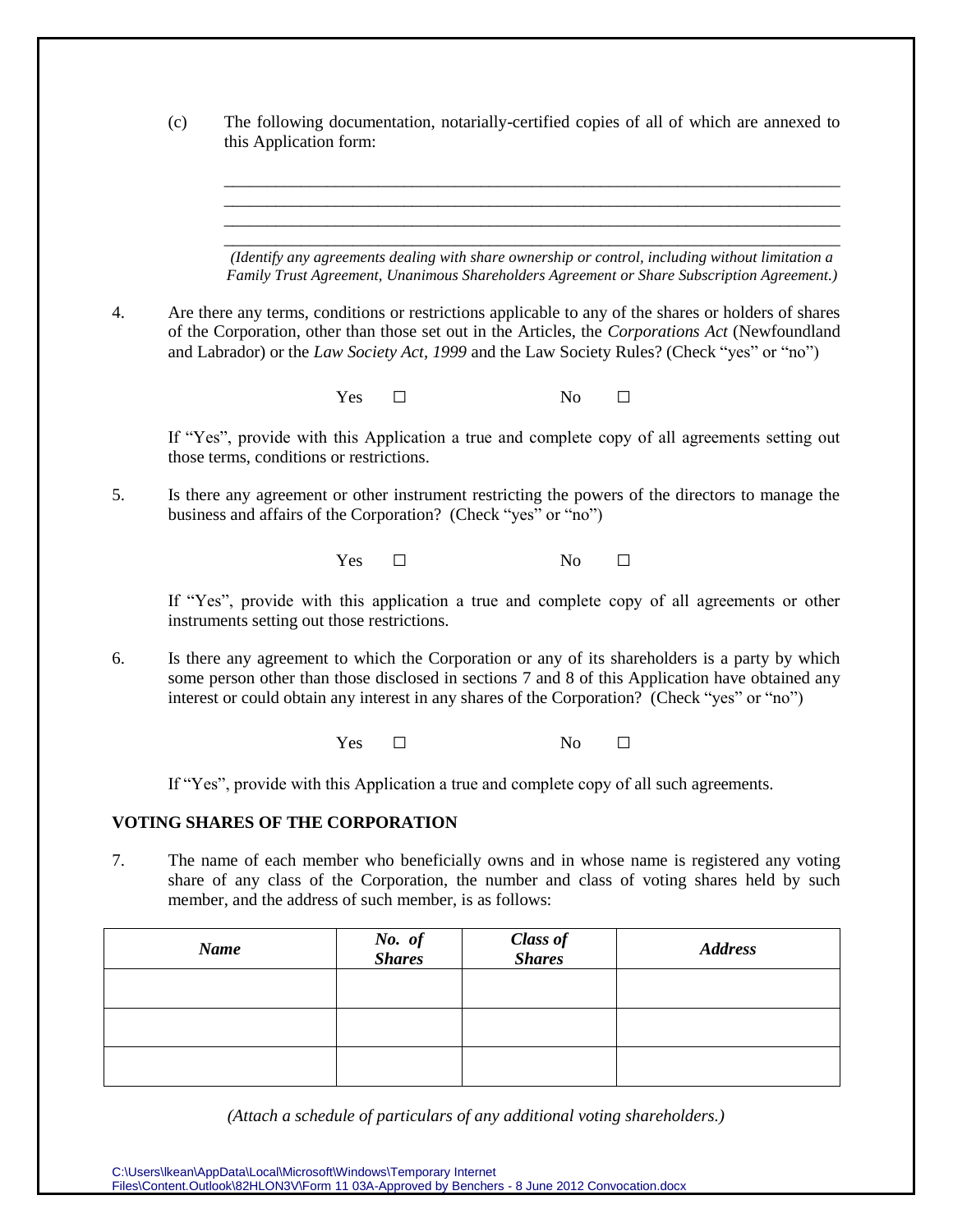#### **NON-VOTING SHARES IN THE CORPORATION**

8. The name of each person or entity in whose name any non-voting share of any class of the Corporation is registered or vested in a trust, the relationship of such person or entity to a practicing member, the names of all shareholders, directors and officers of any such entity, the number and class of non-voting shares held by or in trust for such person or entity, the beneficial owner of such share if different from the registered owner, and the address of such person or entity are as follows:

| <b>Registered</b><br><b>Owner</b> | <b>Beneficial</b><br><b>Owner</b> | Relationship<br>to practicing<br>member | No. of<br><b>Shares</b> | <b>Class</b><br>$\it{of}$<br><b>Shares</b> | <b>Address of</b><br><b>Registered</b><br><b>Owner</b> | <b>Address</b><br>of Beneficial<br><b>Owner</b> |
|-----------------------------------|-----------------------------------|-----------------------------------------|-------------------------|--------------------------------------------|--------------------------------------------------------|-------------------------------------------------|
|                                   |                                   |                                         |                         |                                            |                                                        |                                                 |
|                                   |                                   |                                         |                         |                                            |                                                        |                                                 |
|                                   |                                   |                                         |                         |                                            |                                                        |                                                 |
|                                   |                                   |                                         |                         |                                            |                                                        |                                                 |
|                                   |                                   |                                         |                         |                                            |                                                        |                                                 |
|                                   |                                   |                                         |                         |                                            |                                                        |                                                 |

*(Attach a schedule of particulars of any additional non-voting shareholders, identify all shareholders, directors and officers of any entity holding non-voting shares and attach a notarially-certified copy of any applicable agreement dealing with share ownership or control.)*

# **DIRECTORS AND OFFICERS**

9. The name of each director and officer of the Corporation, the corporate office held by each director, and the address of each director and officer, is as follows:

| <b>Name</b> | Office Held<br>(if any) | <b>Address</b> |
|-------------|-------------------------|----------------|
|             |                         |                |
|             |                         |                |
|             |                         |                |
|             |                         |                |

*(Attach a schedule of particulars of any additional directors and officers.)*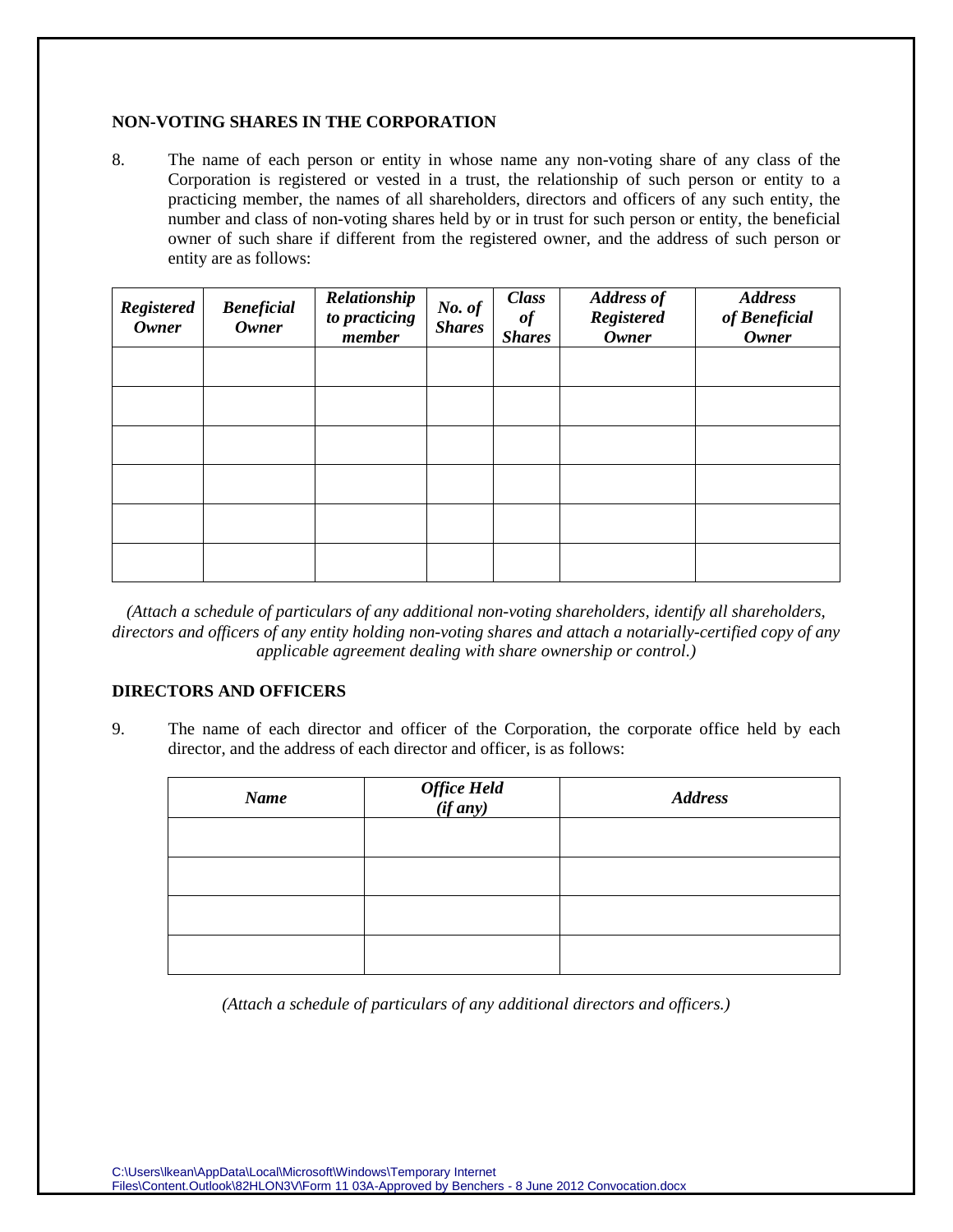# **PRACTITIONERS**

10. The name and Roll number of each practicing member who will carry on the practice of law on behalf of the Corporation, and the address of each practitioner, is as follows:

| <b>Name and Roll</b><br><b>Number</b> | <b>Address</b> |
|---------------------------------------|----------------|
|                                       |                |
|                                       |                |
|                                       |                |
|                                       |                |
|                                       |                |
|                                       |                |
|                                       |                |
|                                       |                |

*(Attach a schedule of particulars of any additional members.)*

## **AGREEMENTS**

11. A listing of each person noted in section 10 above and each Professional Law Corporation that will be entering into an employment agreement, personal services agreement or similar agreement with the Corporation, is as follows:

| <b>Name and Roll or Licence</b><br><b>Number</b> | <b>Address</b> | <b>Nature of Agreement</b> |
|--------------------------------------------------|----------------|----------------------------|
|                                                  |                |                            |
|                                                  |                |                            |
|                                                  |                |                            |
|                                                  |                |                            |

*(Attach a schedule of particulars of any additional agreements.)*

I/We certify that all employment agreements, personal services agreements or similar agreements with the Corporation comply with the *Law Society Act, 1999* and the Law Society Rules.